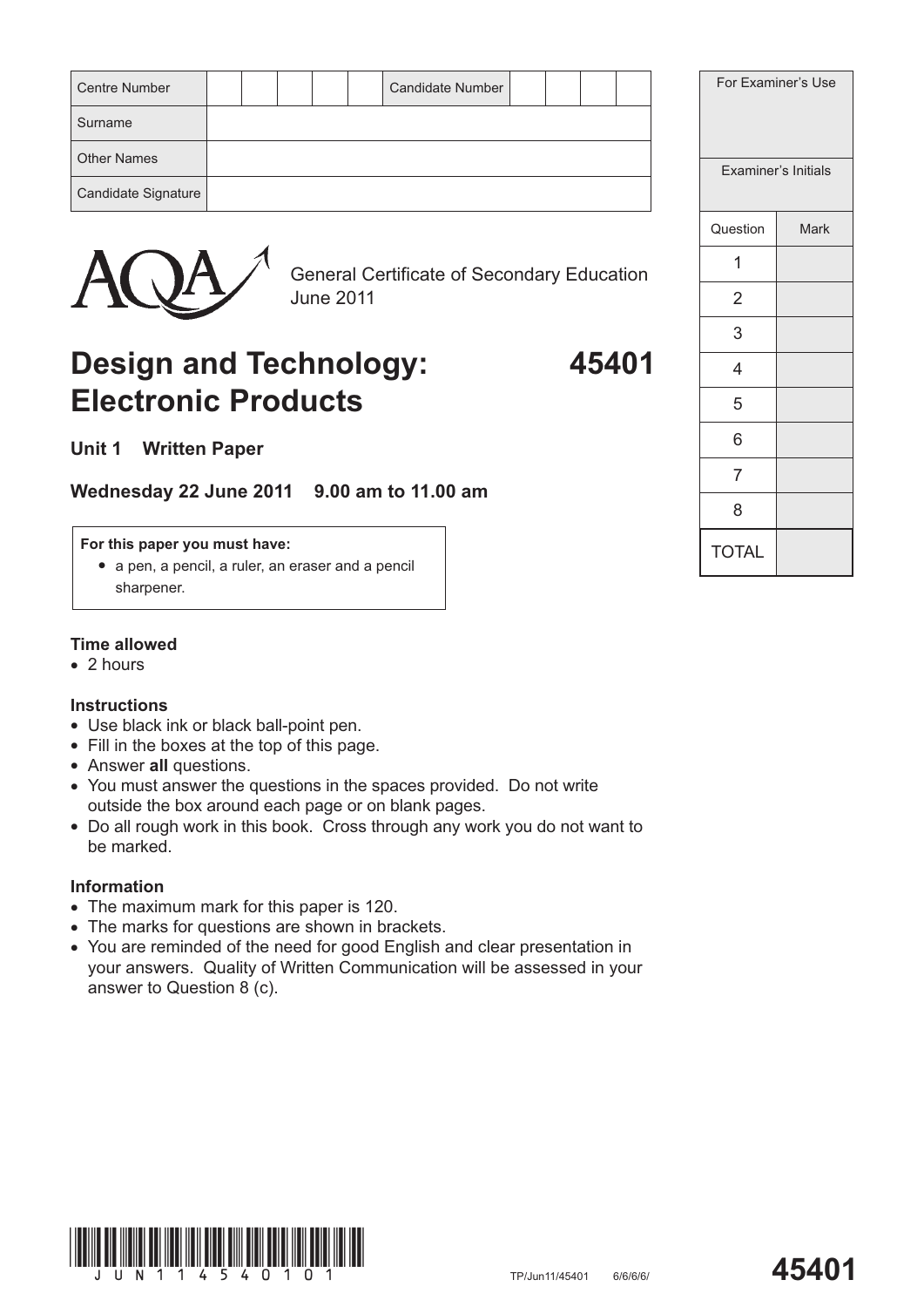

![](_page_1_Picture_2.jpeg)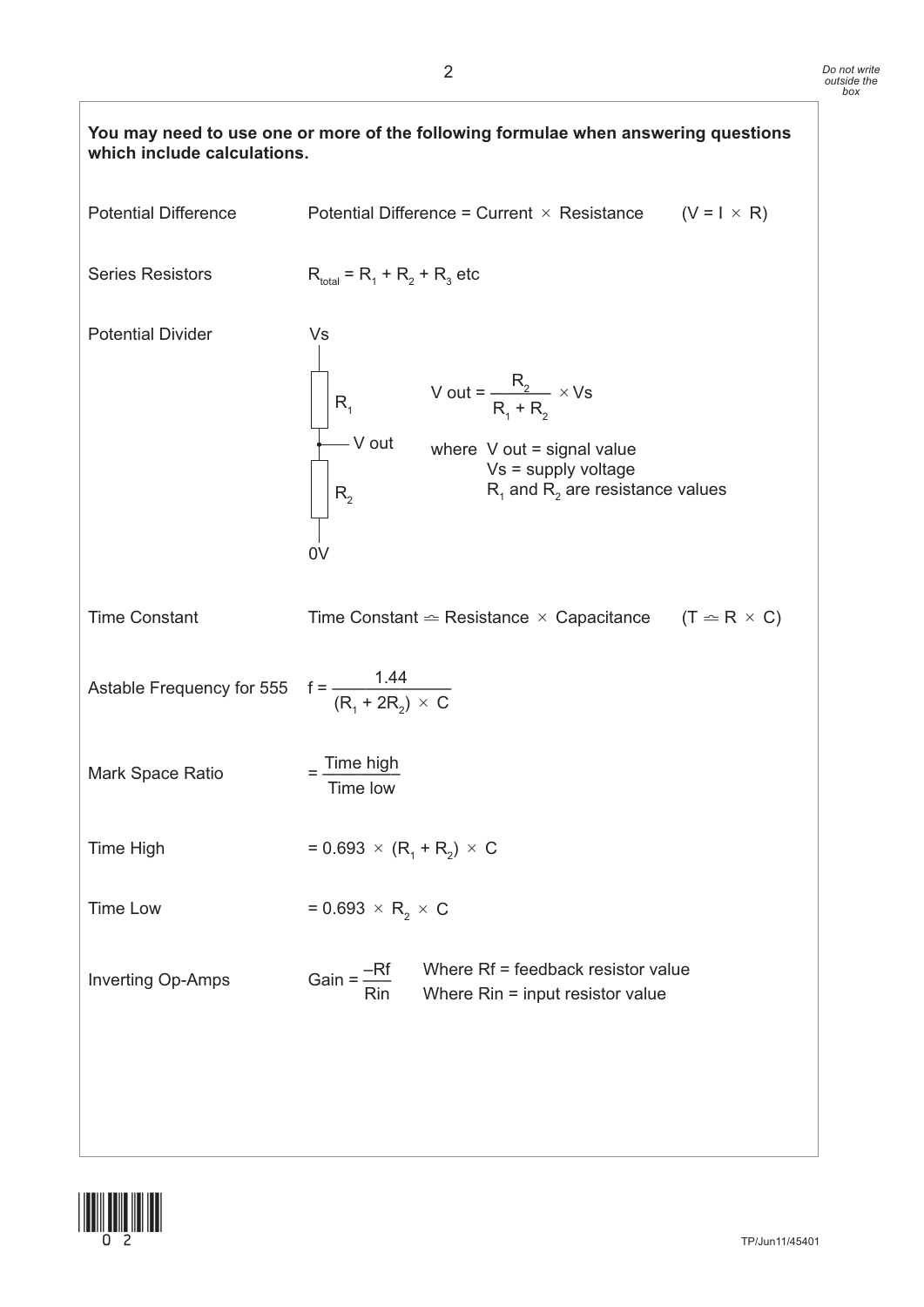### **You may need to use the following information when answering some of the questions.**

The figures shown below and their decade multiples or submultiples are the series of preferred values in accordance with BS:2488.

E12 Resistor series 10, 12, 15, 18, 22, 27, 33, 39, 47, 56, 68, 82

E24 Resistor series 10, 11, 12, 13, 15, 16, 18, 20, 22, 24, 27, 30, 33, 36, 39, 43, 47, 51, 56, 62, 68, 75, 82, 91

Capacitor series 10, 22, 47

Resistor Colour Code

| Colour       | Band 1         | Band 2         | Band 3<br>$(No. of 0s)$ | Band 4<br>(Tolerance) |
|--------------|----------------|----------------|-------------------------|-----------------------|
| <b>Black</b> | 0              | 0              | None                    |                       |
| <b>Brown</b> |                | 1              | $\overline{0}$          |                       |
| Red          | $\overline{2}$ | $\overline{2}$ | 00                      |                       |
| Orange       | 3              | 3              | 000                     |                       |
| Yellow       | $\overline{4}$ | 4              | 0000                    |                       |
| Green        | 5              | 5              | 00000                   |                       |
| <b>Blue</b>  | 6              | 6              | 000000                  |                       |
| Violet       | 7              | 7              |                         |                       |
| Grey         | 8              | 8              |                         |                       |
| White        | 9              | 9              |                         |                       |
|              |                |                |                         | Gold = $5\%$          |
|              |                |                |                         | Silver = $10\%$       |

**Turn over for the first question**

![](_page_2_Picture_9.jpeg)

**Turn over 6**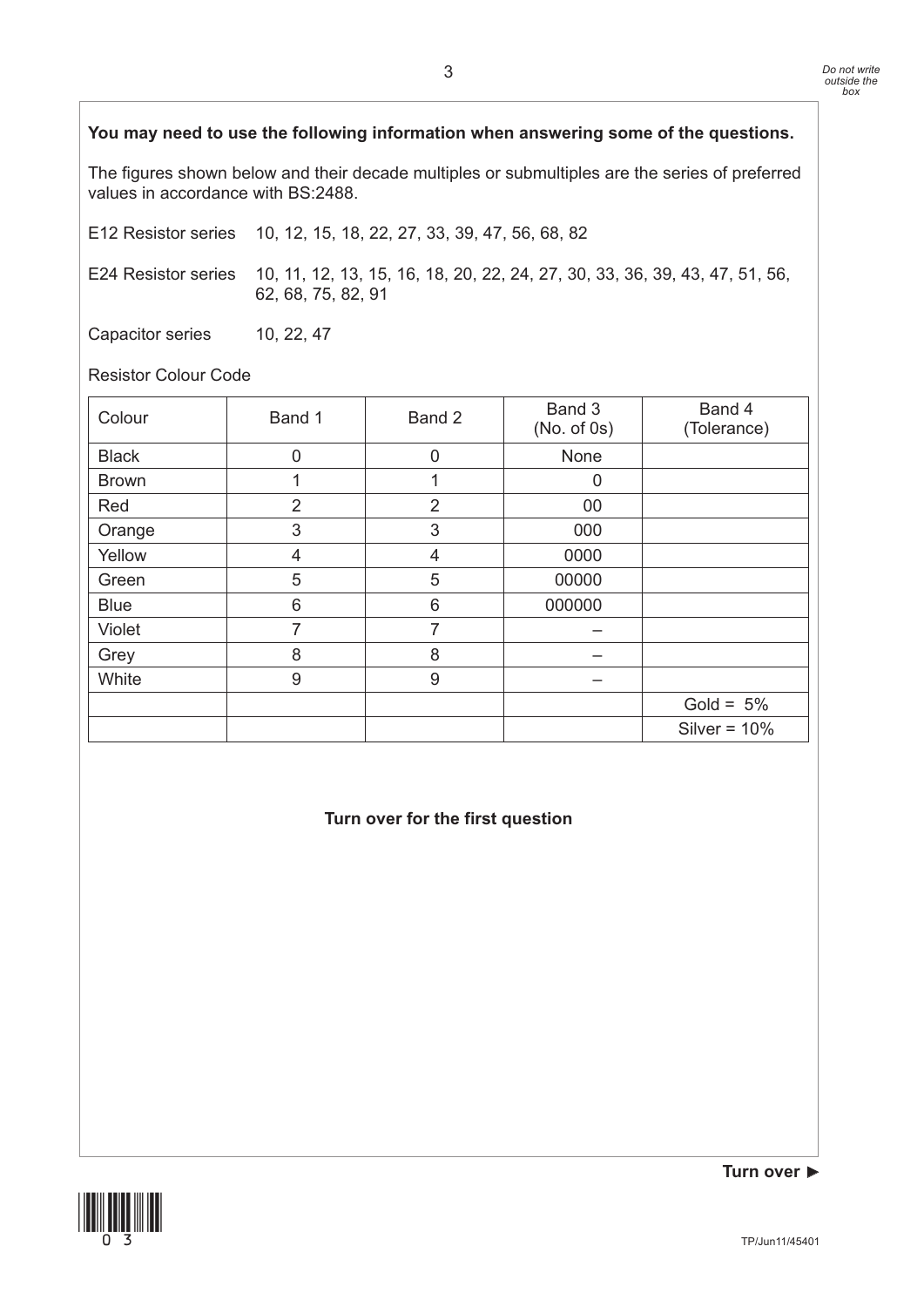## **Section A**

## Answer **all** questions.

You should spend about 30 minutes on this question.

**1** This question is about designing security for products which are displayed in shops.

You have been asked to design a product security system.

It is to be used with a point of sale display.

![](_page_3_Picture_7.jpeg)

You are to design a system that meets the following specification.

- The system is suitable for use in a retail space.
- The system does not put the customer off.
- Products can still be handled by customers.
- The system can be used to protect one or more products.
- It will warn the retailer when products are removed.
- It is battery powered.
- The system can be switched on and off securely.

![](_page_3_Picture_16.jpeg)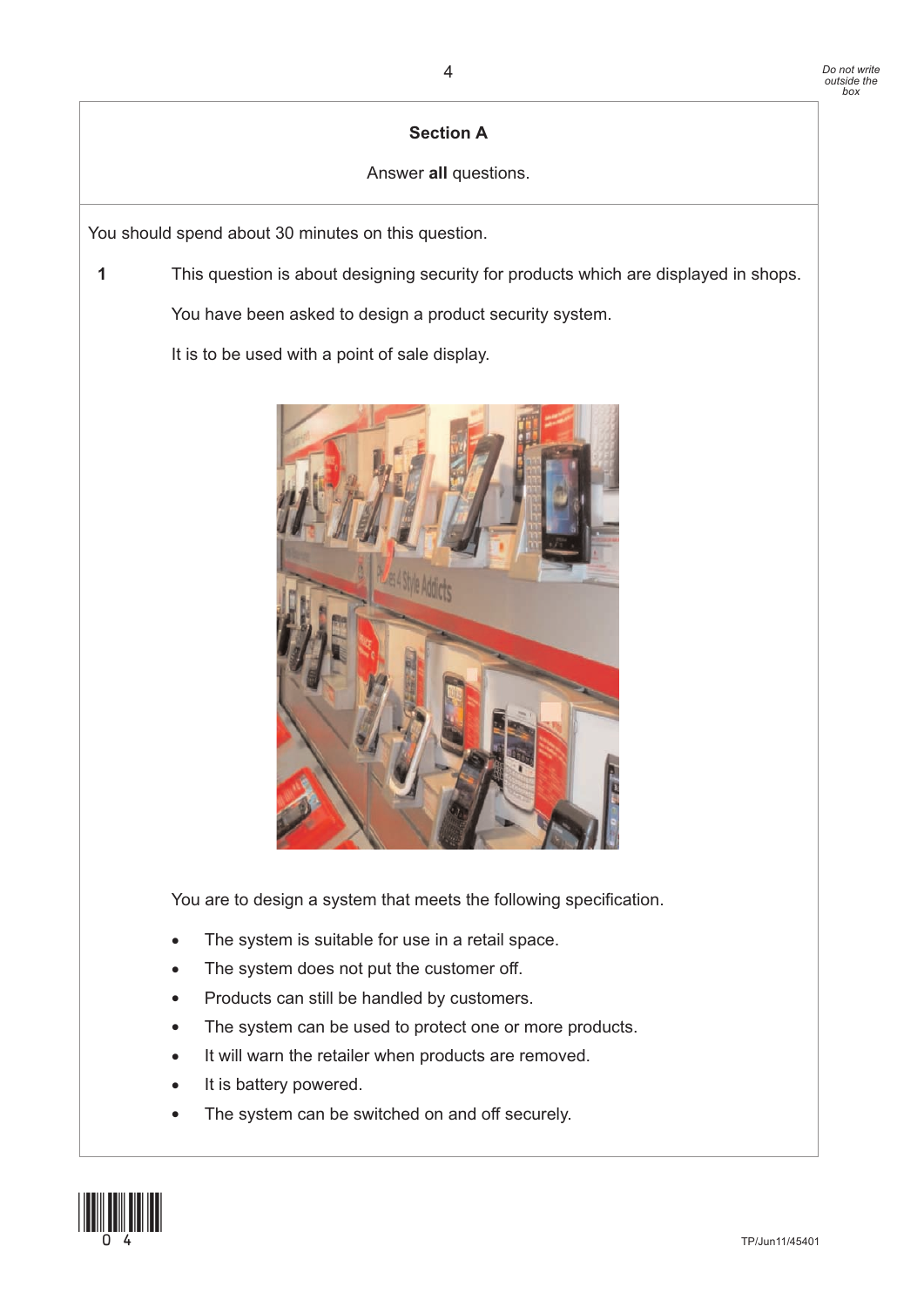![](_page_4_Picture_2.jpeg)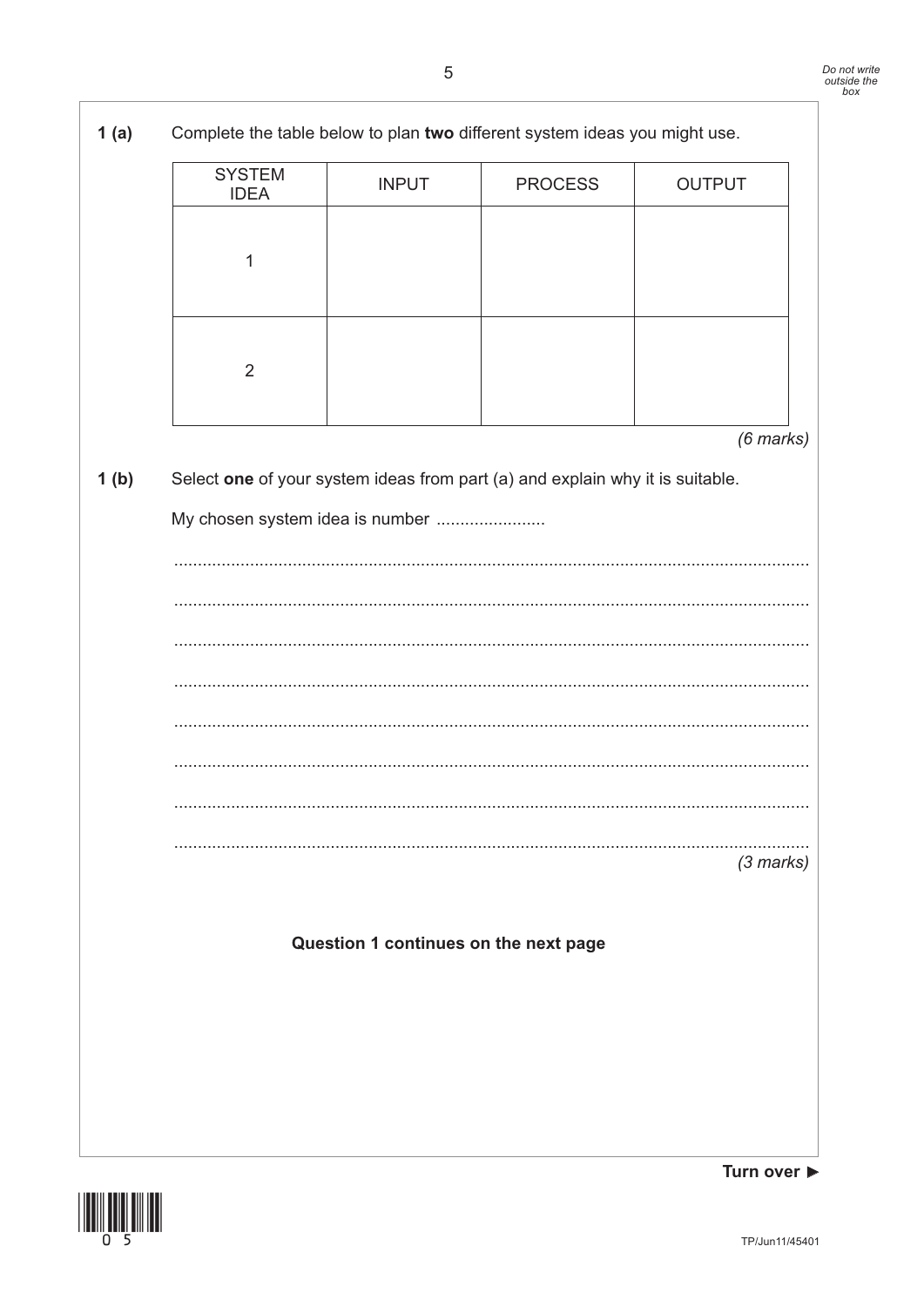**1 (c)** Develop your design for the specification from page 4 in the space below.

*(15 marks)*

![](_page_5_Picture_3.jpeg)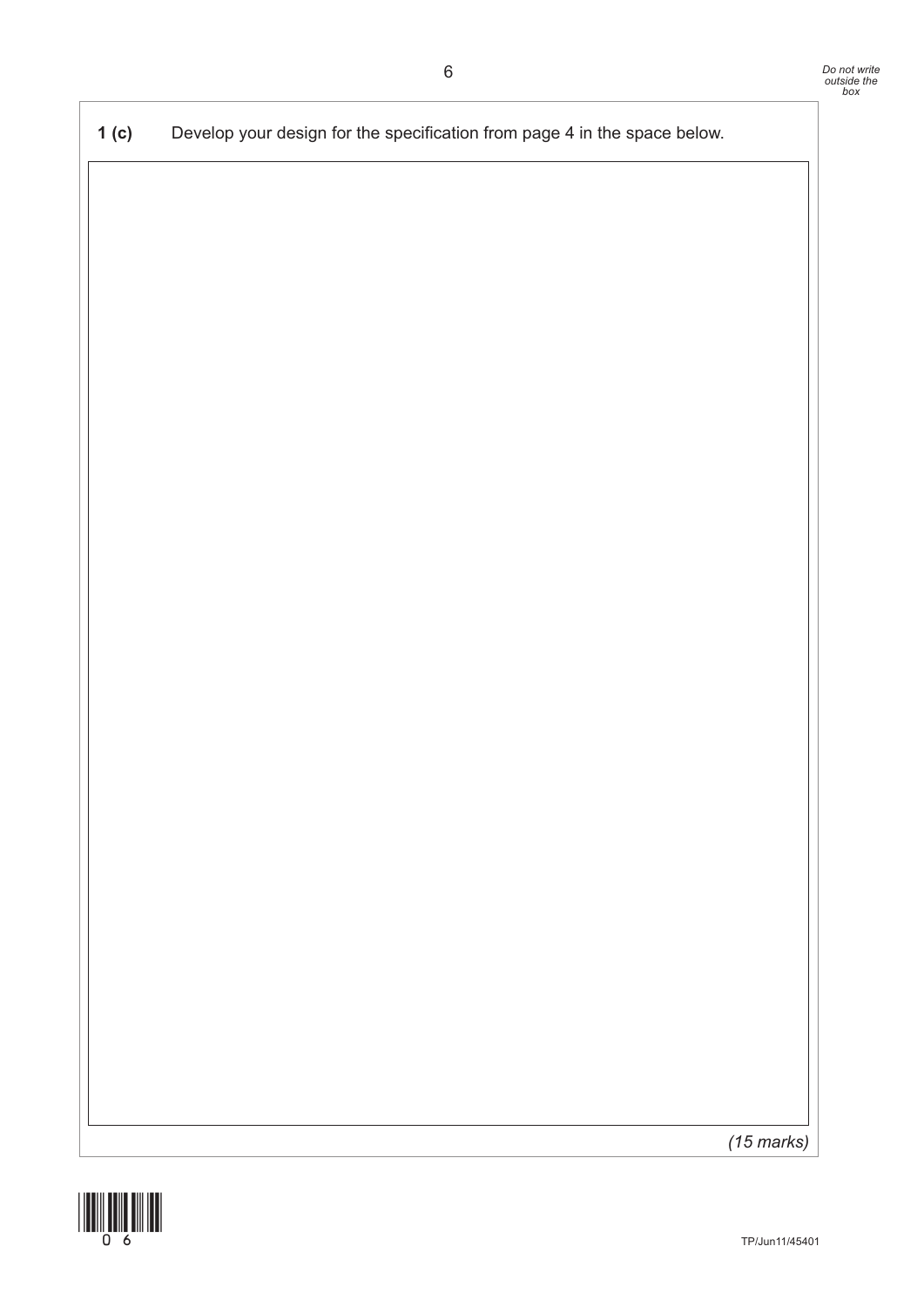| 1(d) | Evaluate your design and explain how it meets the specification on page 4.                          |
|------|-----------------------------------------------------------------------------------------------------|
|      |                                                                                                     |
|      |                                                                                                     |
|      |                                                                                                     |
|      |                                                                                                     |
|      |                                                                                                     |
|      |                                                                                                     |
|      |                                                                                                     |
|      |                                                                                                     |
|      | $(4$ marks $)$                                                                                      |
| 1(e) | Describe the advantages and disadvantages of using batteries in a point of sale<br>security system. |
|      |                                                                                                     |
|      |                                                                                                     |
|      |                                                                                                     |
|      |                                                                                                     |
|      |                                                                                                     |
|      |                                                                                                     |
|      |                                                                                                     |
|      |                                                                                                     |
|      |                                                                                                     |
|      |                                                                                                     |
|      |                                                                                                     |
|      |                                                                                                     |
|      | $(4$ marks $)$                                                                                      |
|      |                                                                                                     |
|      |                                                                                                     |

![](_page_6_Picture_2.jpeg)

 $\overline{32}$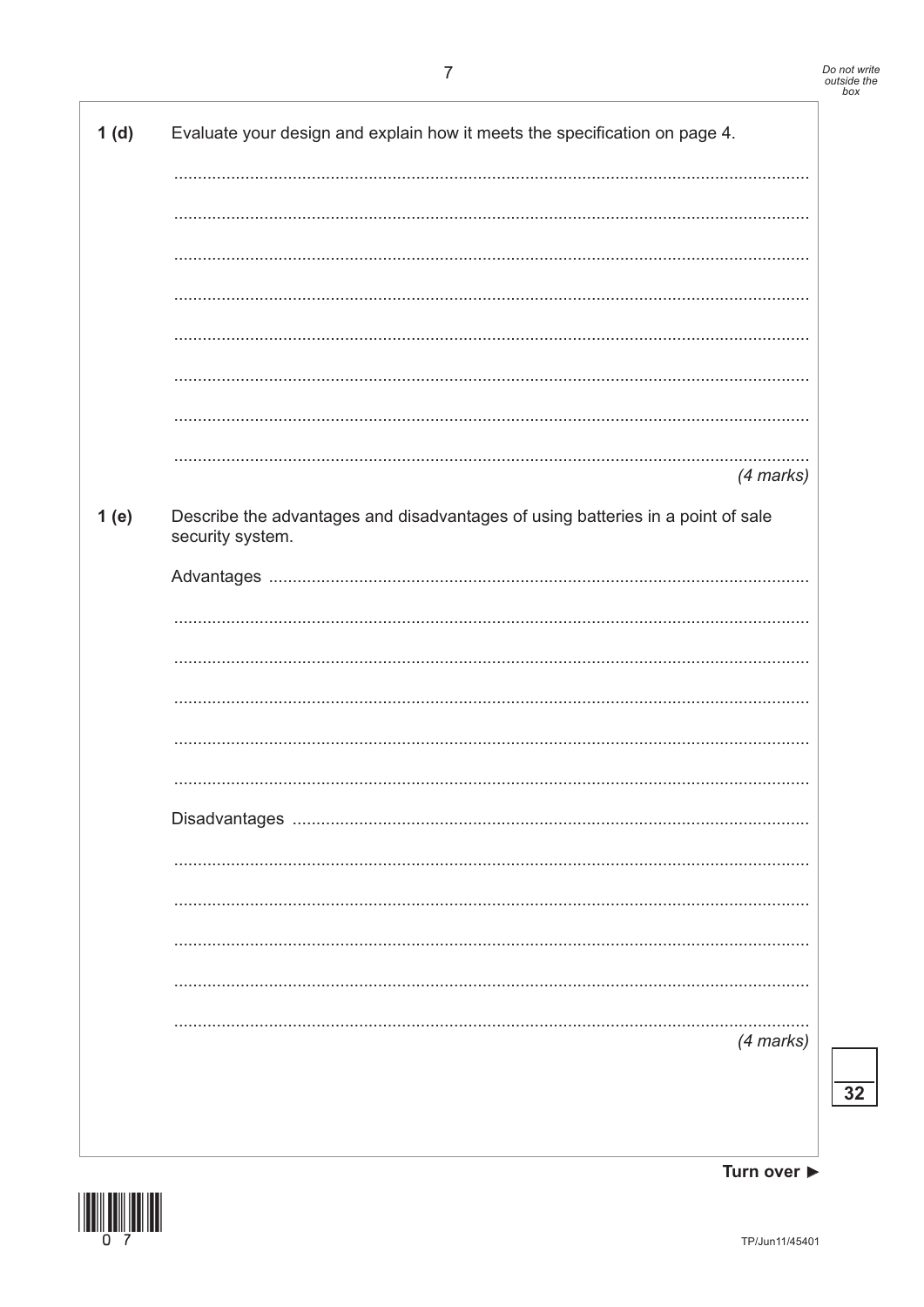| <b>Section B</b><br>Answer all questions. |                                                                                     |  |  |  |
|-------------------------------------------|-------------------------------------------------------------------------------------|--|--|--|
|                                           | You should spend about 10 minutes on this question.                                 |  |  |  |
| $\overline{2}$                            | This question is about transducers.                                                 |  |  |  |
|                                           | A typical input transducer used in many electronic sensing circuits is shown below. |  |  |  |
|                                           |                                                                                     |  |  |  |
| 2(a)(i)                                   | Name the transducer shown above.                                                    |  |  |  |
|                                           | $(1$ mark)                                                                          |  |  |  |
|                                           | 2 (a) (ii) Give a use for the transducer.                                           |  |  |  |
|                                           |                                                                                     |  |  |  |
|                                           | $(1$ mark)                                                                          |  |  |  |
|                                           |                                                                                     |  |  |  |
|                                           |                                                                                     |  |  |  |
|                                           |                                                                                     |  |  |  |
|                                           |                                                                                     |  |  |  |
|                                           |                                                                                     |  |  |  |
|                                           |                                                                                     |  |  |  |

![](_page_7_Picture_2.jpeg)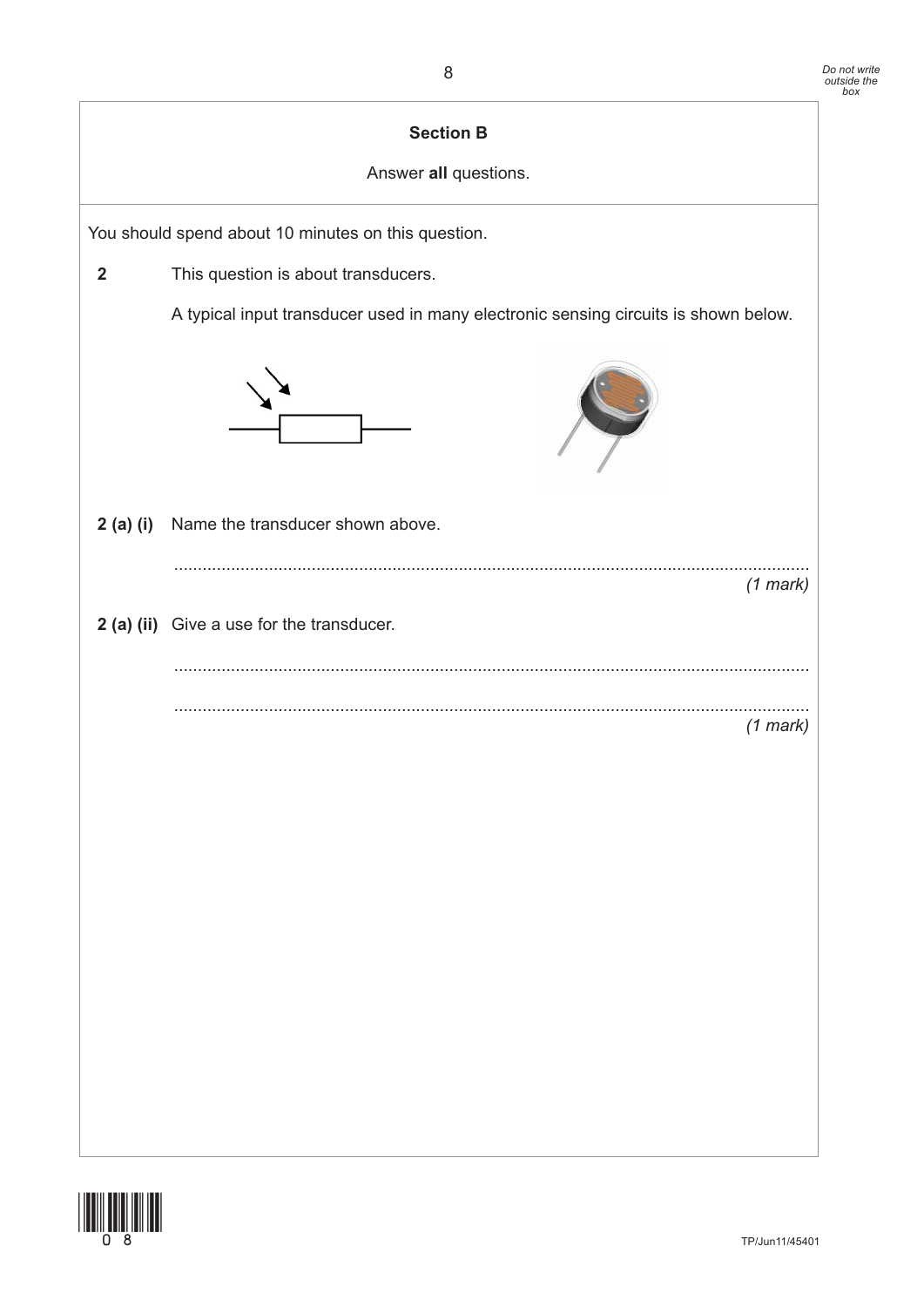![](_page_8_Figure_1.jpeg)

![](_page_8_Picture_2.jpeg)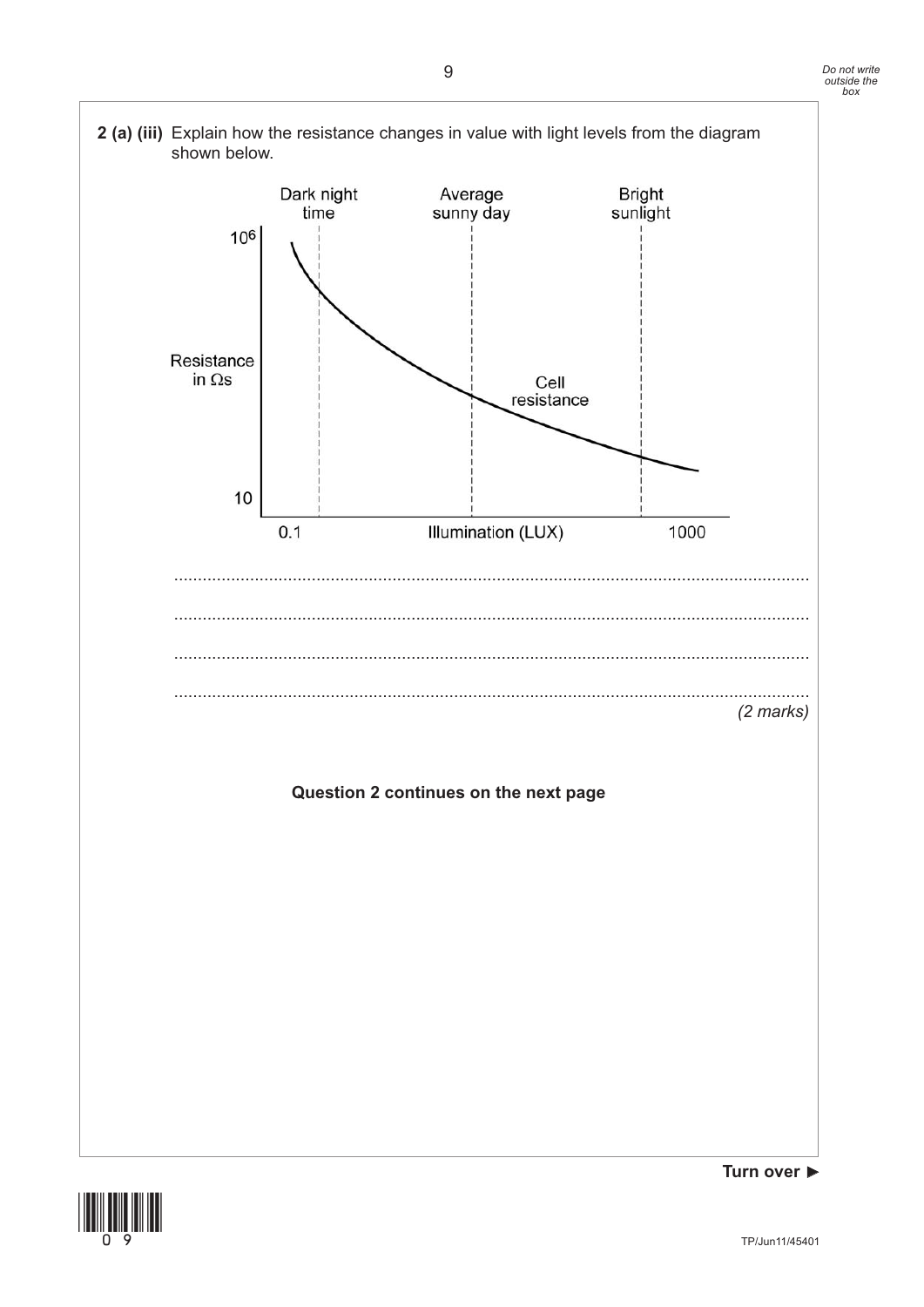![](_page_9_Figure_1.jpeg)

![](_page_9_Picture_2.jpeg)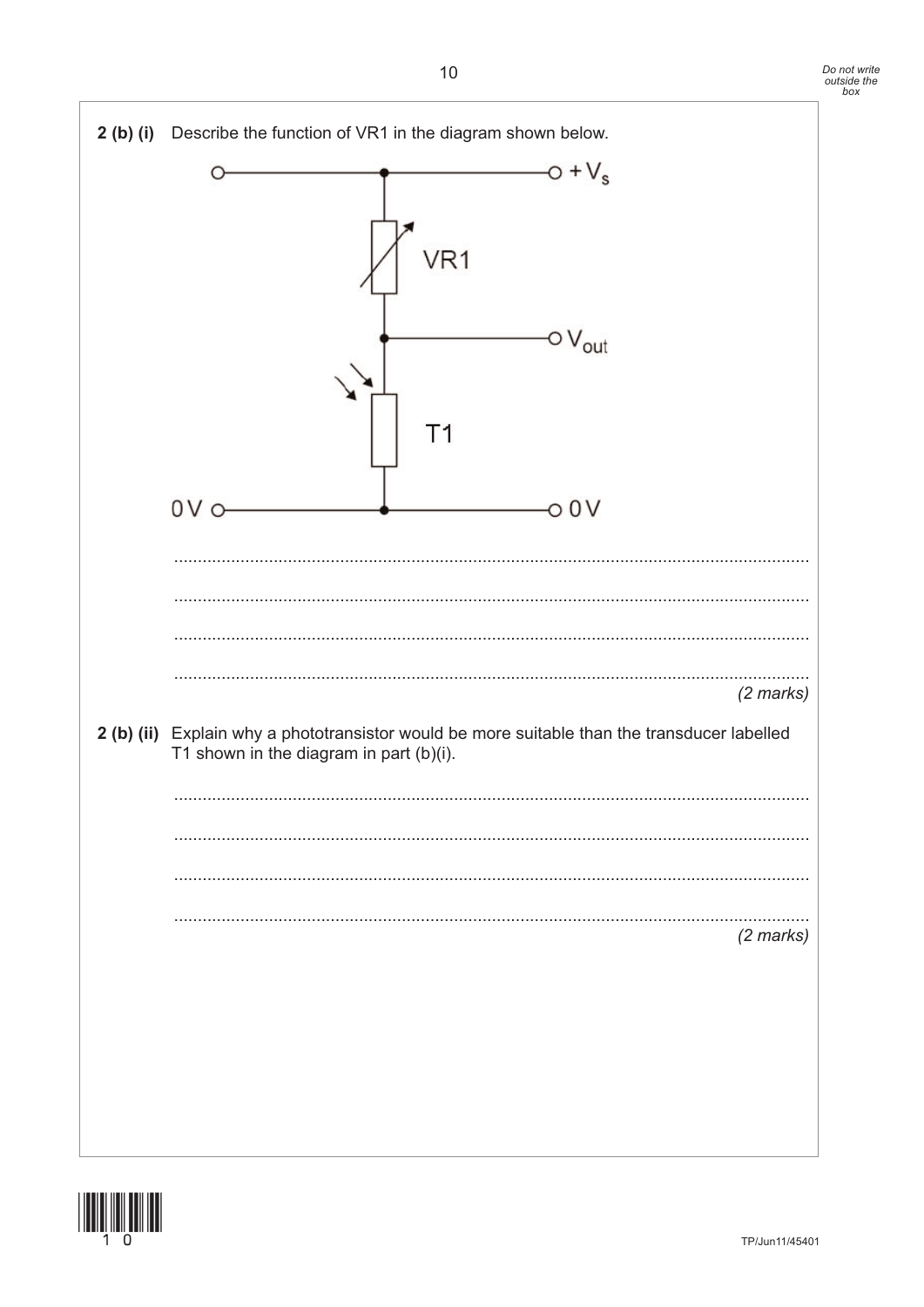11

![](_page_10_Figure_1.jpeg)

![](_page_10_Picture_2.jpeg)

Turn over ▶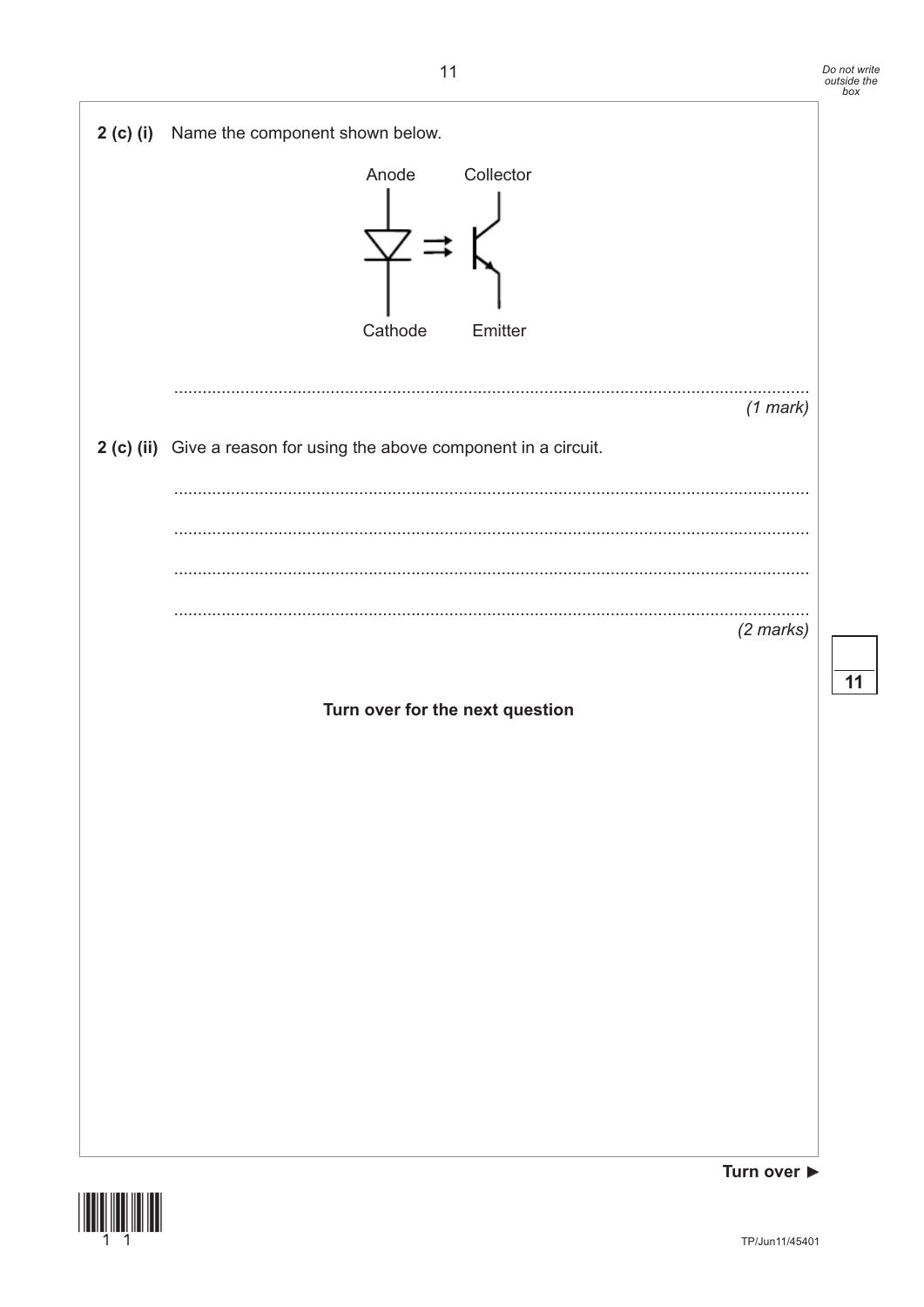![](_page_11_Figure_2.jpeg)

![](_page_11_Picture_3.jpeg)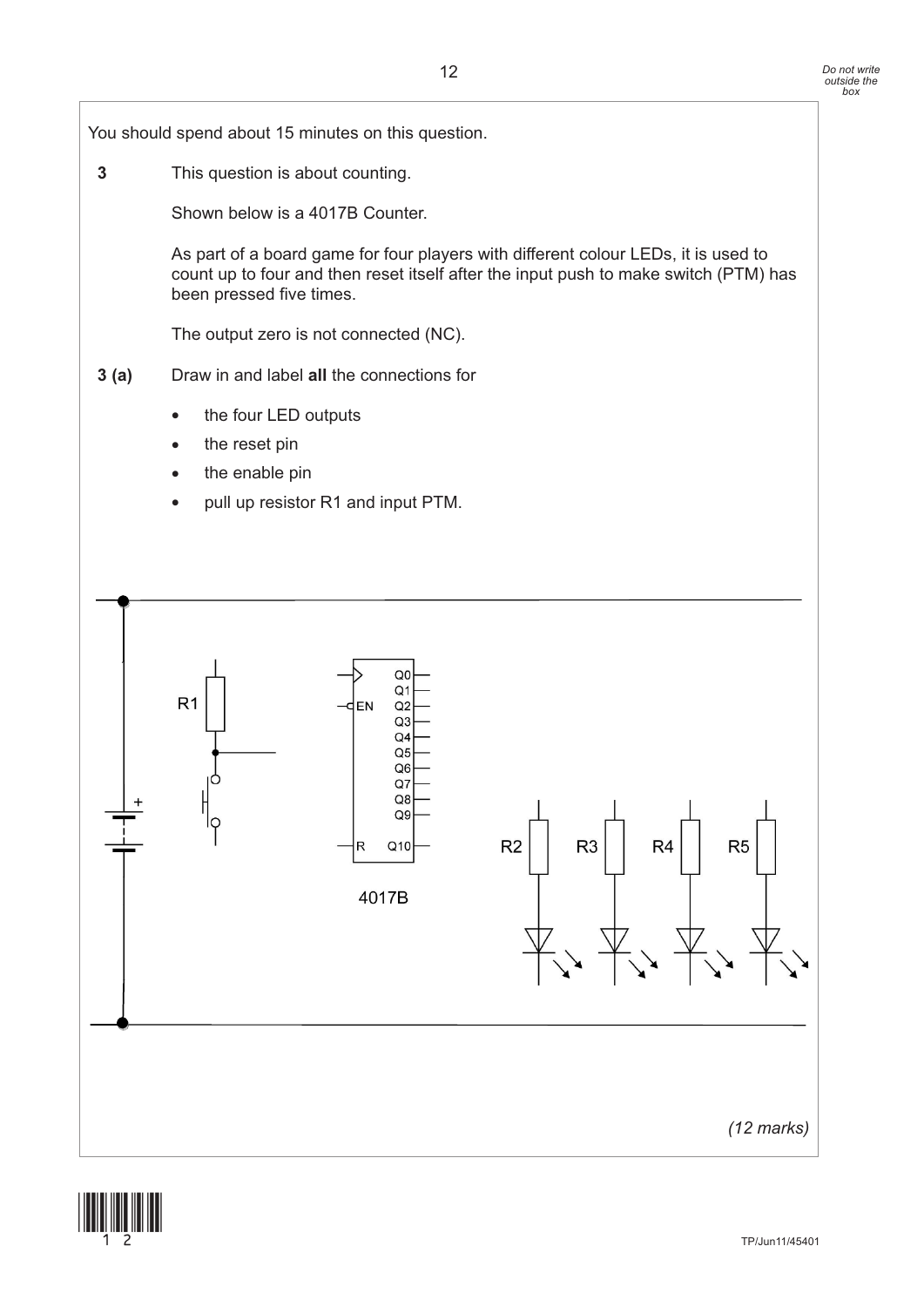![](_page_12_Figure_1.jpeg)

![](_page_12_Picture_2.jpeg)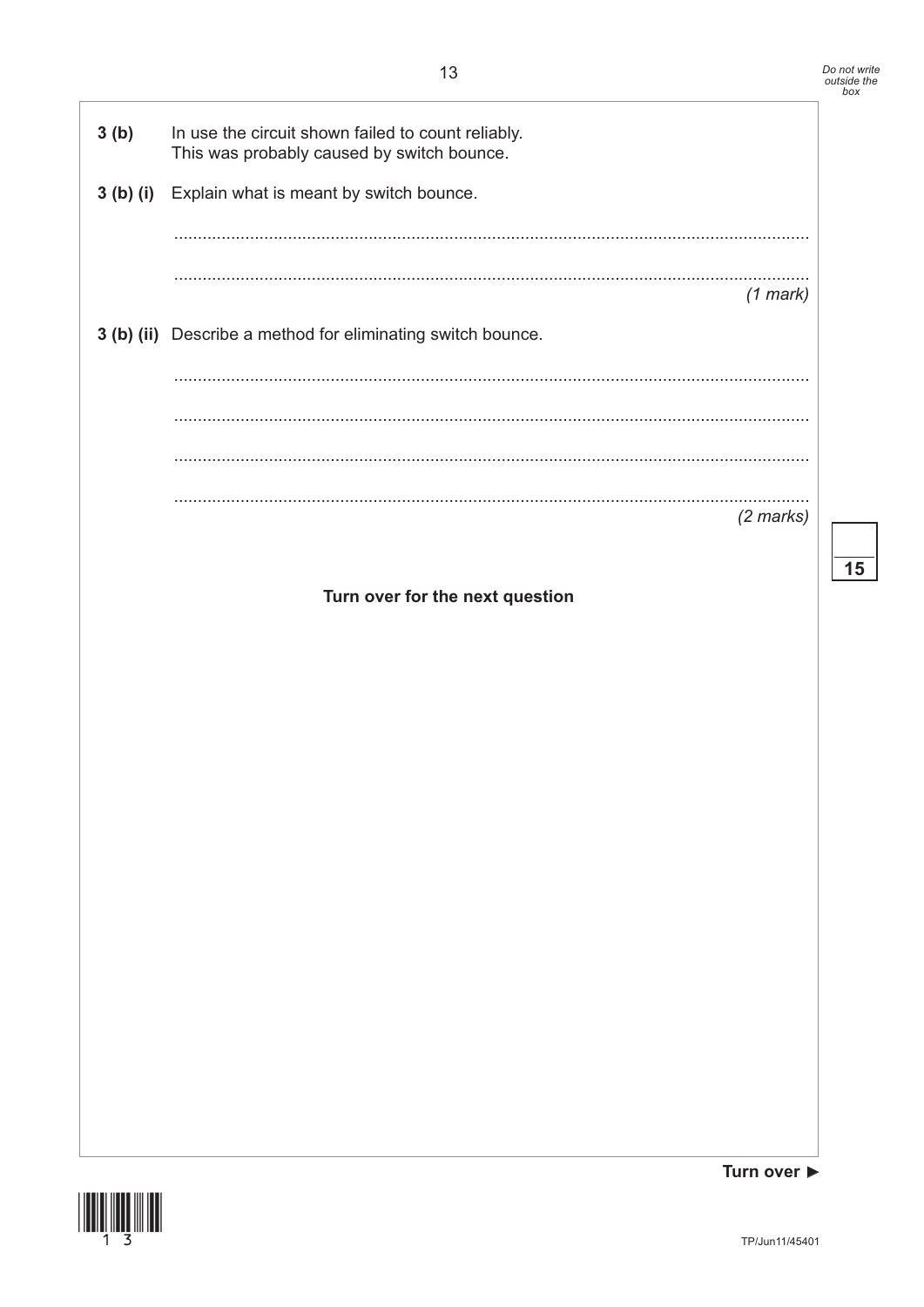You should spend about 10 minutes on this question.

**4** This question is about a thyristor (silicon controlled rectifier). **4 (a) (i)** In the diagram shown below, circle the thyristor in the circuit. R B *(1 mark)* **4 (a) (ii)** State the purpose of the thyristor in the circuit above. ...................................................................................................................................... ...................................................................................................................................... *(1 mark)* **4 (b)** The circuit would not operate correctly until the capacitor **C** was replaced with a resistor. Explain the purpose of that resistor. ...................................................................................................................................... ...................................................................................................................................... ...................................................................................................................................... ...................................................................................................................................... *(2 marks)*

![](_page_13_Picture_3.jpeg)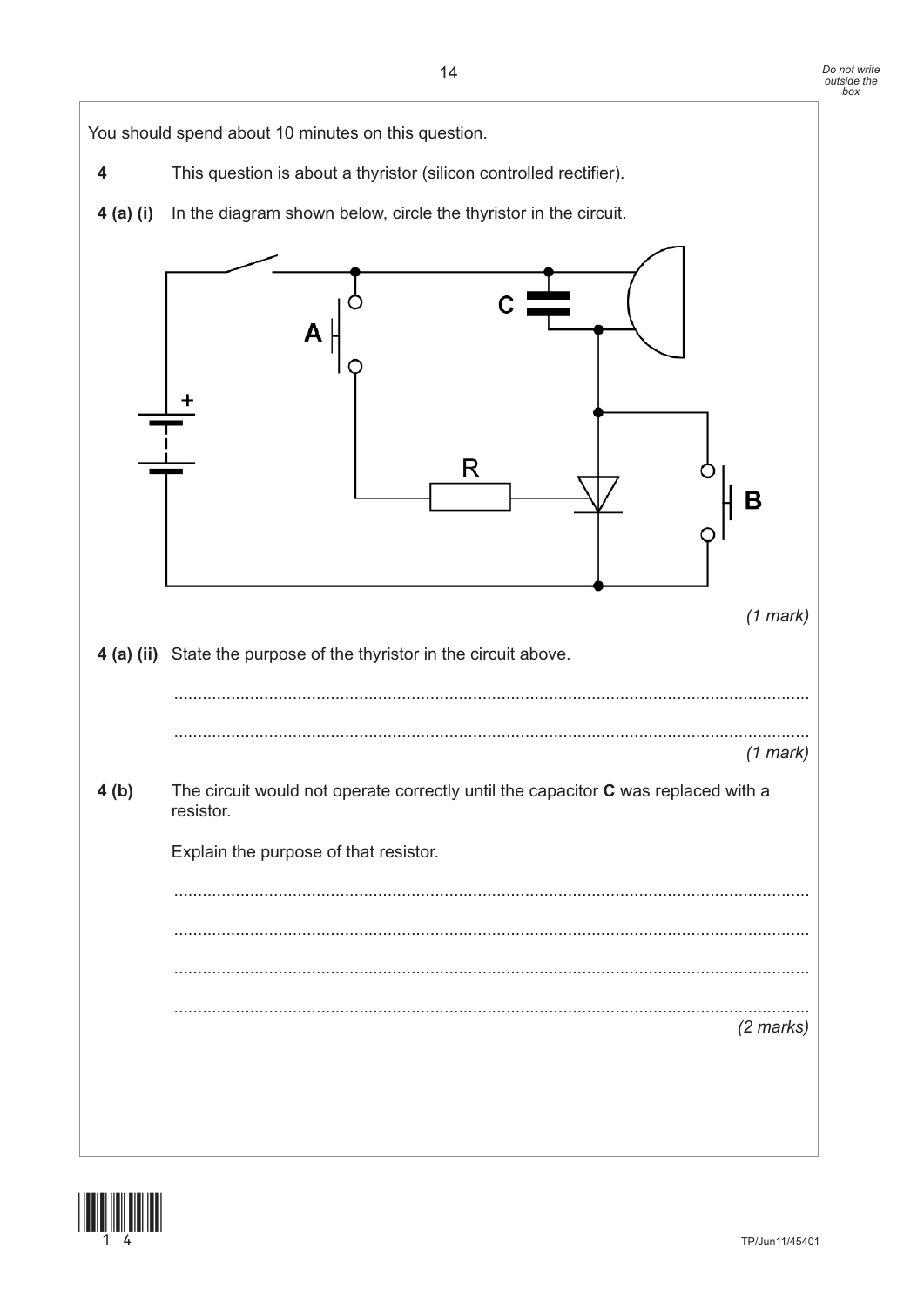10

Turn over ▶

![](_page_14_Picture_3.jpeg)

TP/Jun11/45401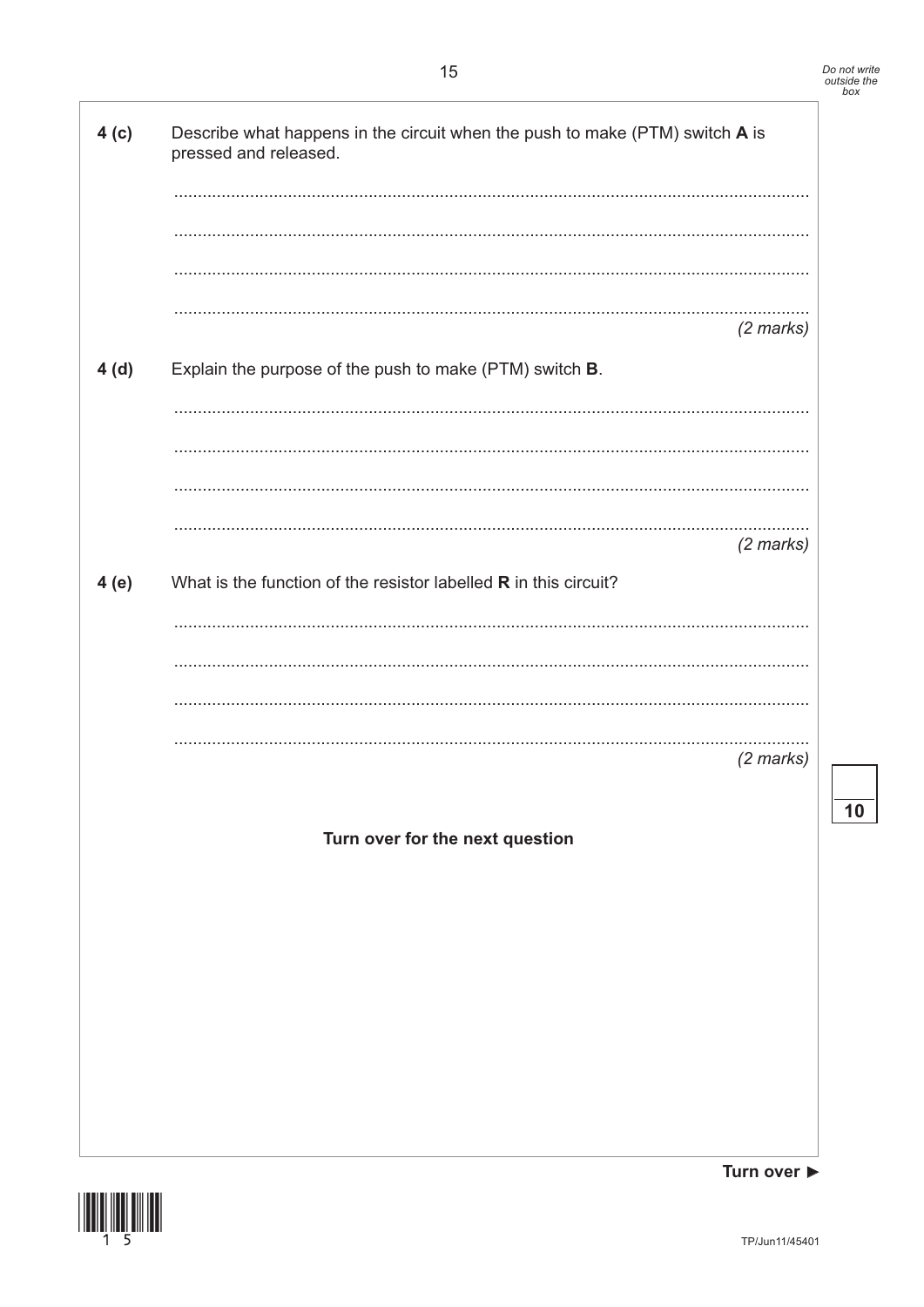|        | You should spend about 20 minutes on this question.                                                           |
|--------|---------------------------------------------------------------------------------------------------------------|
| 5      | This question is about microcontrollers.                                                                      |
|        |                                                                                                               |
| 5(a)   | Name three domestic products that contain a microcontroller.                                                  |
|        |                                                                                                               |
|        |                                                                                                               |
|        | $(3$ marks)                                                                                                   |
|        |                                                                                                               |
| 5(b)   | State two reasons why microcontrollers are increasingly used to replace other<br>types of circuit.            |
|        |                                                                                                               |
|        |                                                                                                               |
|        | $(2$ marks)                                                                                                   |
| 5( c ) | Microcontrollers can be programmed using either a flowchart or BASIC.                                         |
|        | Describe the advantages of using one of these methods. You should state which<br>method you are referring to. |
|        |                                                                                                               |
|        |                                                                                                               |
|        |                                                                                                               |
|        |                                                                                                               |
|        |                                                                                                               |
|        | $(3$ marks)                                                                                                   |
|        |                                                                                                               |
|        |                                                                                                               |
|        |                                                                                                               |

![](_page_15_Picture_3.jpeg)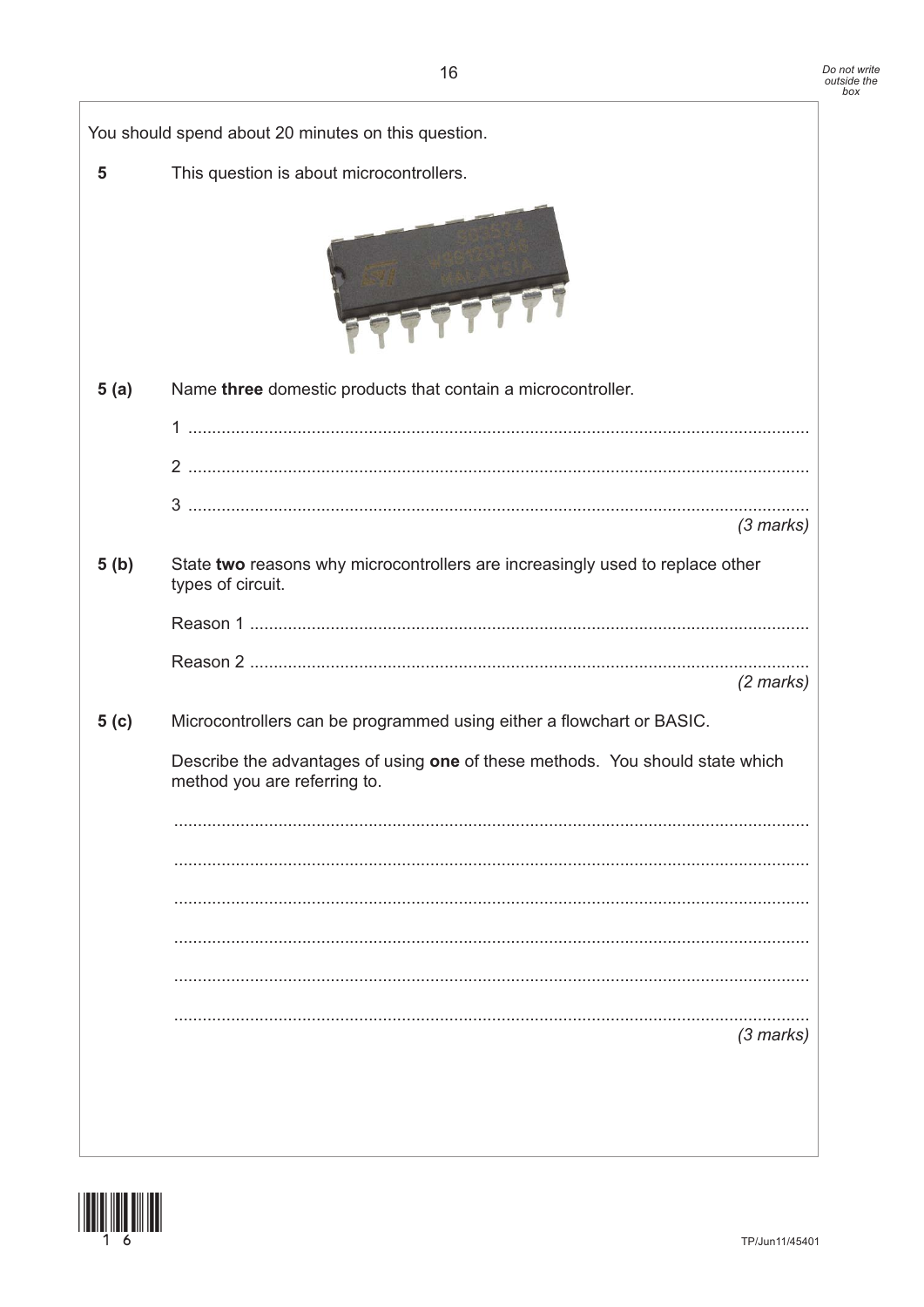**5 (d)** Develop a microcontroller programme for a game with a random output generator. The designed output of the board game uses three LEDs to represent the outputs A-B-C.

> Explain how the random output for each separate LED is created when a push to make (PTM) switch is pressed and then released.

You may use a graphical **or** a text based method in the box below.

*(10 marks)* **18**

![](_page_16_Picture_6.jpeg)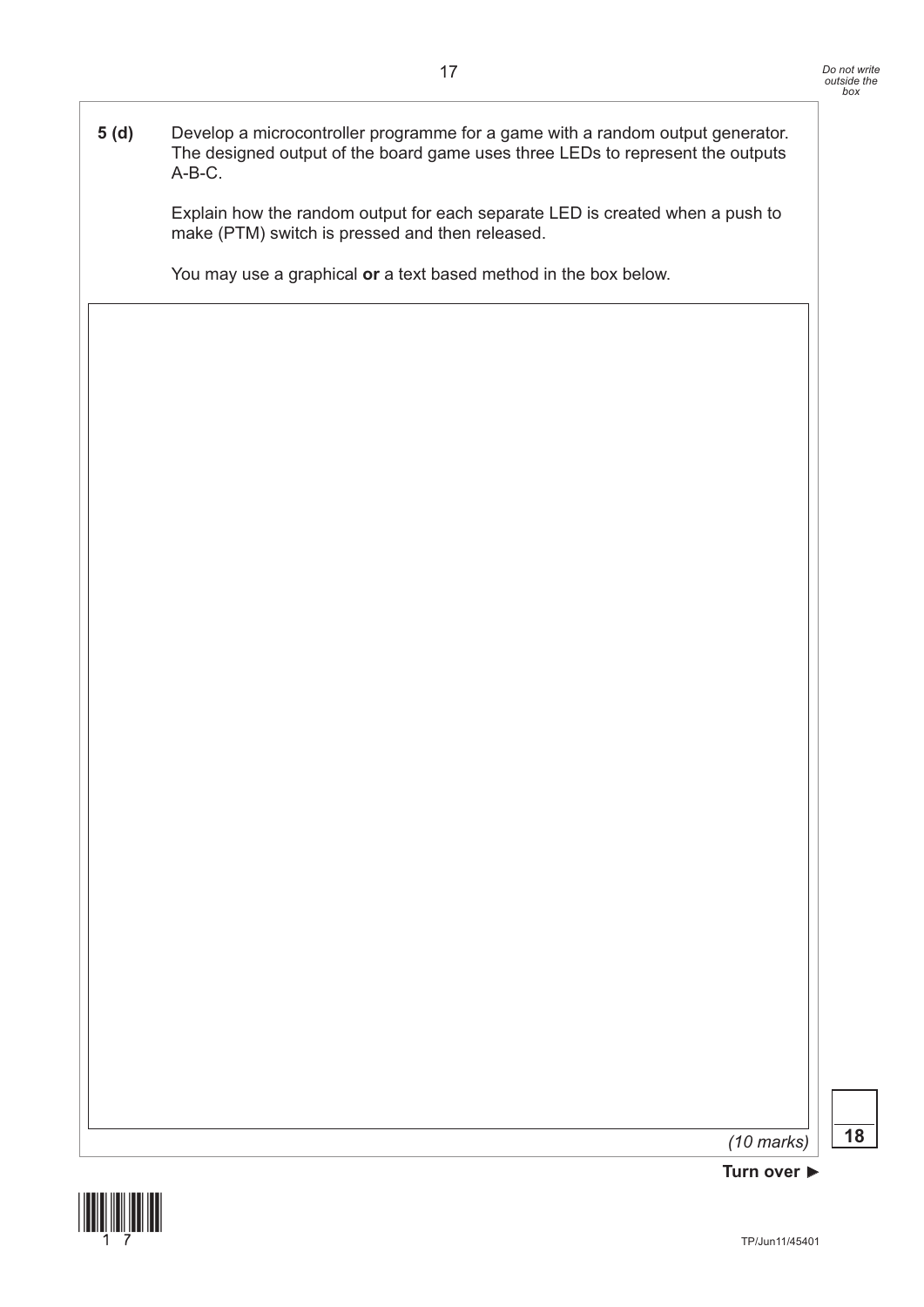![](_page_17_Figure_2.jpeg)

![](_page_17_Picture_3.jpeg)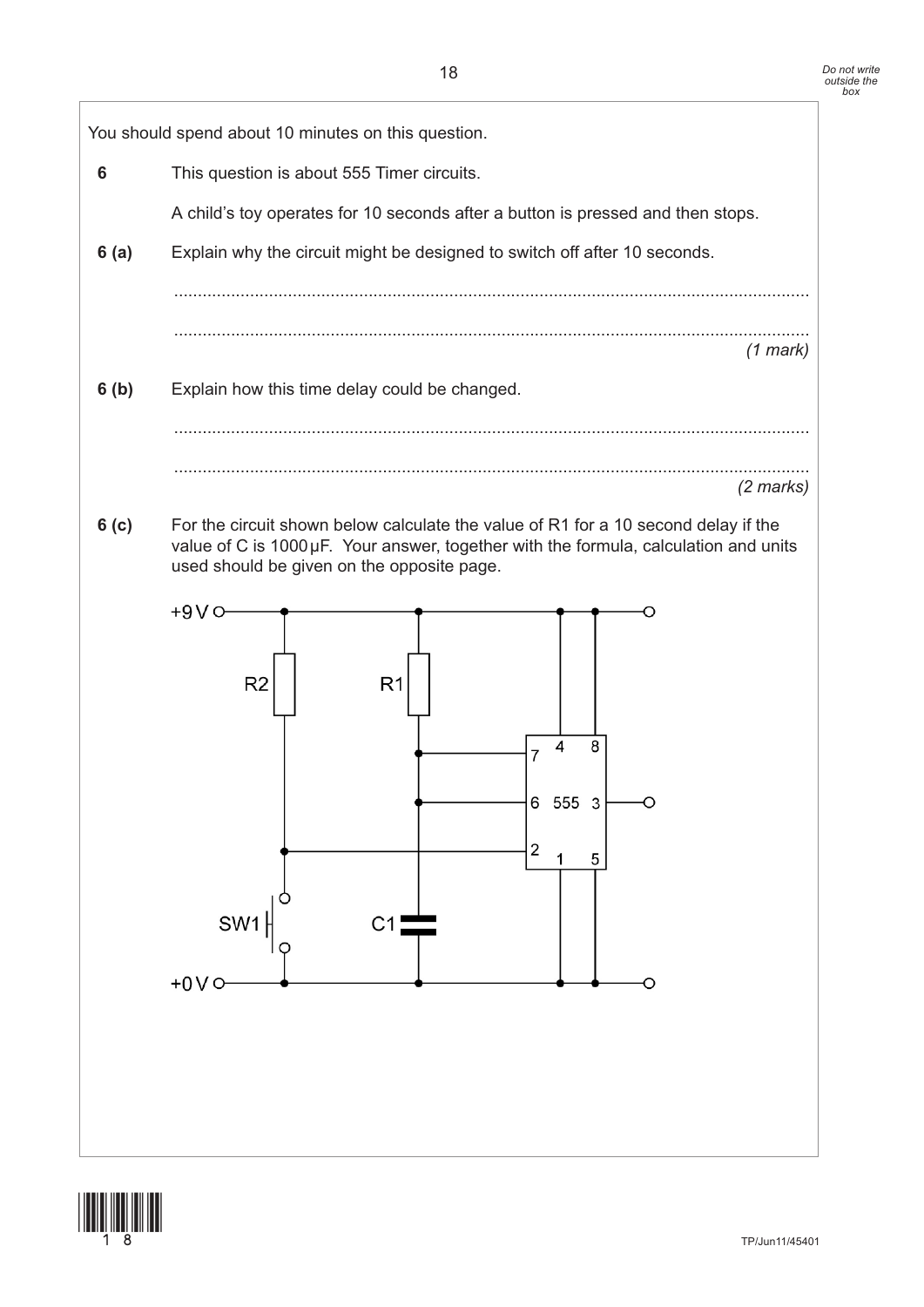| $6$ (c) (i) |                                                                    |
|-------------|--------------------------------------------------------------------|
|             | $(1$ mark)                                                         |
|             | (2 marks)                                                          |
|             | $(1$ mark)<br>6 (c) (iv) Suggest a suitable value for resistor R2. |
|             | $(1$ mark)<br>6 (c) (v) Explain the function of the resistor R2.   |
|             |                                                                    |
|             | $(2$ marks)                                                        |
|             | Turn over for the next question                                    |
|             |                                                                    |
|             |                                                                    |
|             |                                                                    |

![](_page_18_Picture_3.jpeg)

 $\overline{10}$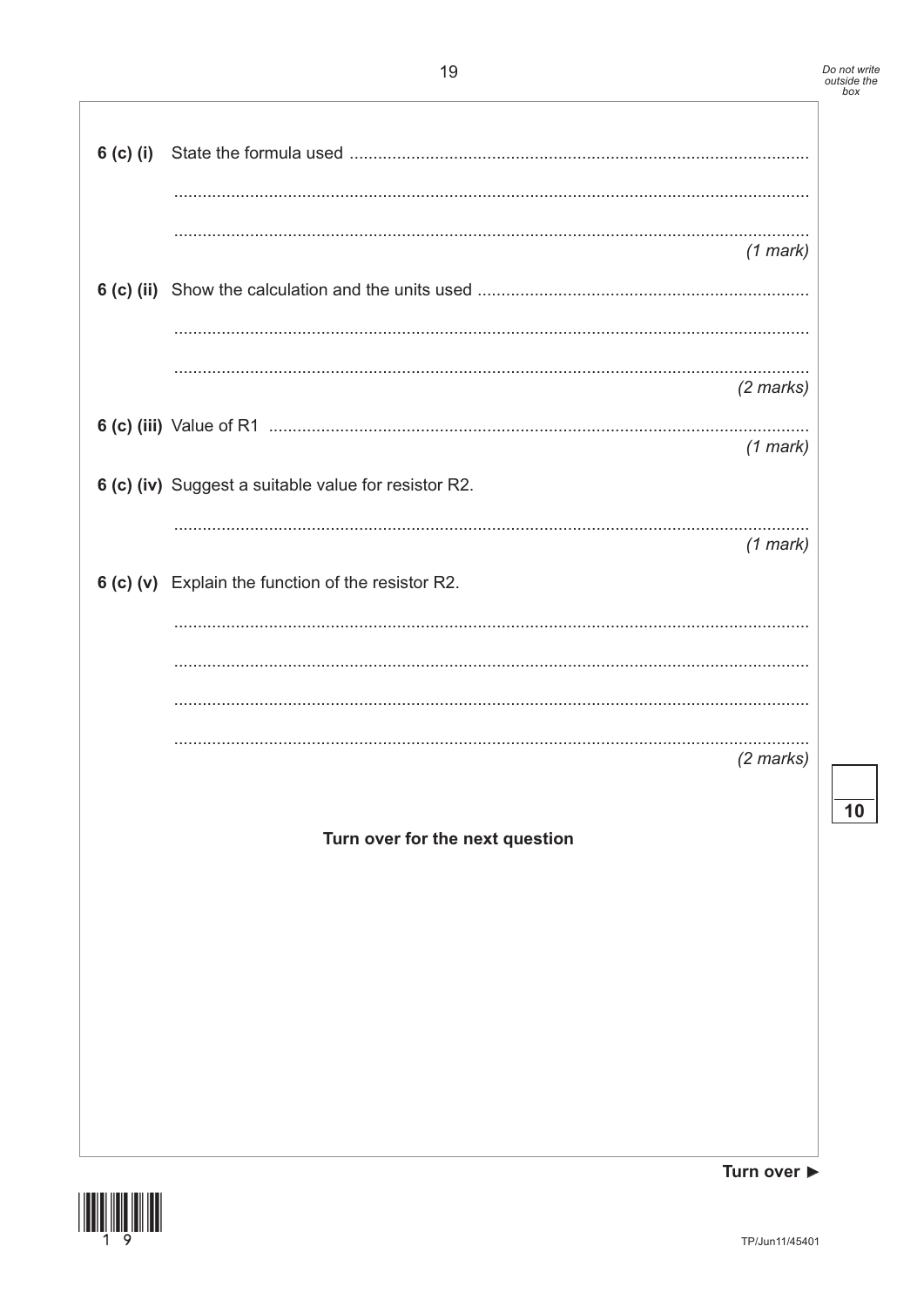You should spend about 10 minutes on this question. **7** This question is about Logic and Analogue signals. **7 (a) (i)** Name the logic gate below. ...................................................................................................................................... *(1 mark)* **7 (a) (ii)** Complete the truth table for the two input logic gate above. *(3 marks)* This question is about Logic and Analogue signals and  $\mathcal{L}_{\mathcal{A}}$ (1) marks and the control of the control of the control of  $\frac{1}{\sqrt{2}}$  in the truth table for the  $2$  input logic gate above (4 marks) above (4 marks) above (4 marks)  $\mathcal{F}_{\mathcal{F}}(t)$  in the ceiving digital signal level signal levels as logic High or Low to switch or  $\mathcal{F}_{\mathcal{F}}(t)$ <u>B A QUE A QUE A QUE A QUE A QUE A QUE A QUE A QUE A QUE A QUE A QUE A QUE A QUE A QUE A QUE A QUE A QUE A QUE</u> 000 million 0 1  $\left( \cdot \right)$ B A OUTPUT 0 0 0 1 1 0 1 1 1 Input A Input B **Output** 

![](_page_19_Picture_3.jpeg)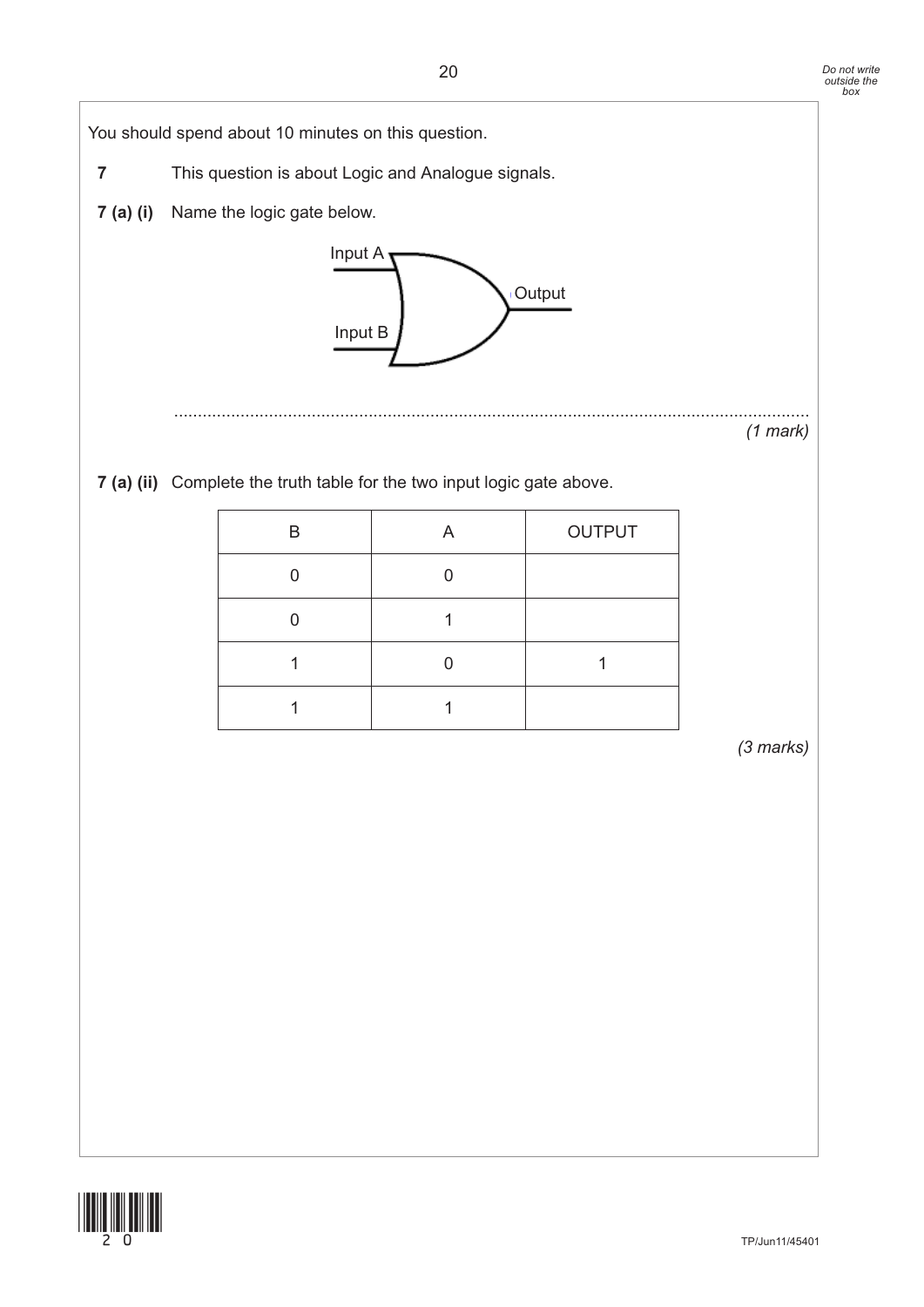**8**

| 7(b)    | Using the axes provided, draw and label a diagram that highlights the differences<br>between analogue and digital signals. |  |
|---------|----------------------------------------------------------------------------------------------------------------------------|--|
| Voltage |                                                                                                                            |  |
|         |                                                                                                                            |  |
|         |                                                                                                                            |  |
|         |                                                                                                                            |  |
|         |                                                                                                                            |  |
|         |                                                                                                                            |  |
|         |                                                                                                                            |  |
|         |                                                                                                                            |  |
|         | Time                                                                                                                       |  |
|         |                                                                                                                            |  |
|         | (4 marks)                                                                                                                  |  |
|         | Turn over for the next question                                                                                            |  |
|         |                                                                                                                            |  |
|         |                                                                                                                            |  |
|         |                                                                                                                            |  |
|         |                                                                                                                            |  |
|         |                                                                                                                            |  |
|         |                                                                                                                            |  |
|         |                                                                                                                            |  |
|         |                                                                                                                            |  |
|         | Turn over $\blacktriangleright$                                                                                            |  |

![](_page_20_Picture_2.jpeg)

 $\overline{\phantom{a}}$  (ii) Analogue signals and Digital signals are different. Draw and label a different. Draw and label a different  $\overline{\phantom{a}}$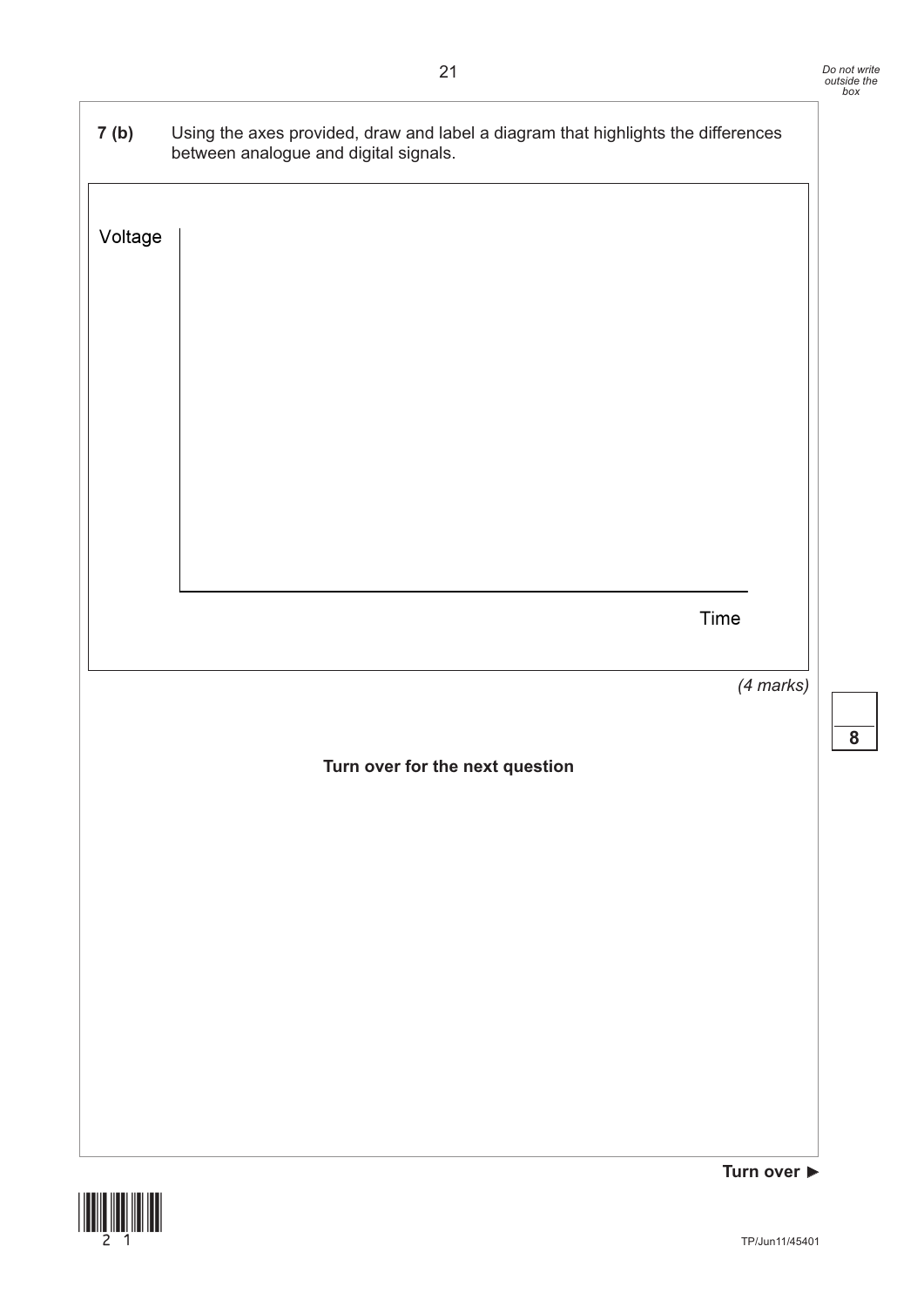You should spend about 15 minutes on this question.

8 This question is about manufacturing a product.

> You have been asked to consider the design of a simple wired remote control handset for a toy with two push to make (PTM) inputs.

![](_page_21_Picture_4.jpeg)

| 8(a) | State three important factors to consider in the design of this product. |
|------|--------------------------------------------------------------------------|
|      |                                                                          |
|      |                                                                          |
|      |                                                                          |
|      |                                                                          |
|      |                                                                          |
|      |                                                                          |
|      |                                                                          |
|      |                                                                          |
|      |                                                                          |
|      |                                                                          |
|      |                                                                          |
|      | $(6$ marks $)$                                                           |

![](_page_21_Picture_6.jpeg)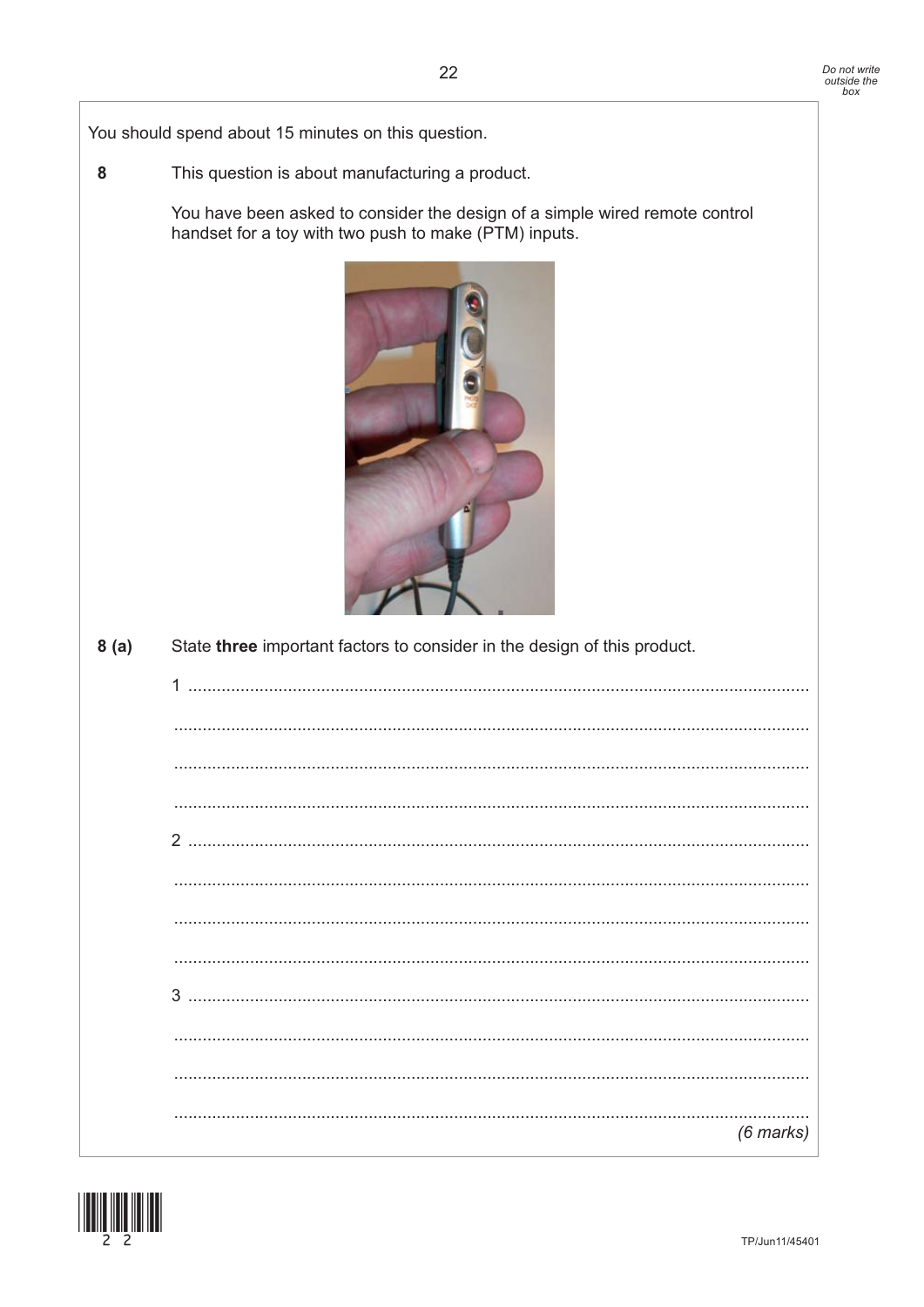| 8(b)             | The product is developed further using infrared.                                                                                                                                                            |
|------------------|-------------------------------------------------------------------------------------------------------------------------------------------------------------------------------------------------------------|
|                  | 8 (b) (i) State a disadvantage of using infrared.                                                                                                                                                           |
|                  |                                                                                                                                                                                                             |
|                  | $(1$ mark)                                                                                                                                                                                                  |
|                  | 8 (b) (ii) State an advantage of using infrared.                                                                                                                                                            |
|                  |                                                                                                                                                                                                             |
|                  | $(1$ mark)                                                                                                                                                                                                  |
| 8 <sub>(c)</sub> | Describe how you would develop the design for production of any electronic<br>product in a quantity of 5000 units. You will be tested for quality of written<br>communication in this part of the question. |
|                  |                                                                                                                                                                                                             |
|                  |                                                                                                                                                                                                             |
|                  |                                                                                                                                                                                                             |
|                  |                                                                                                                                                                                                             |
|                  |                                                                                                                                                                                                             |
|                  |                                                                                                                                                                                                             |
|                  |                                                                                                                                                                                                             |
|                  |                                                                                                                                                                                                             |
|                  |                                                                                                                                                                                                             |
|                  |                                                                                                                                                                                                             |
|                  |                                                                                                                                                                                                             |
|                  |                                                                                                                                                                                                             |
|                  |                                                                                                                                                                                                             |
|                  |                                                                                                                                                                                                             |
|                  | $(8 \text{ marks})$                                                                                                                                                                                         |
|                  | <b>END OF QUESTIONS</b>                                                                                                                                                                                     |

![](_page_22_Picture_4.jpeg)